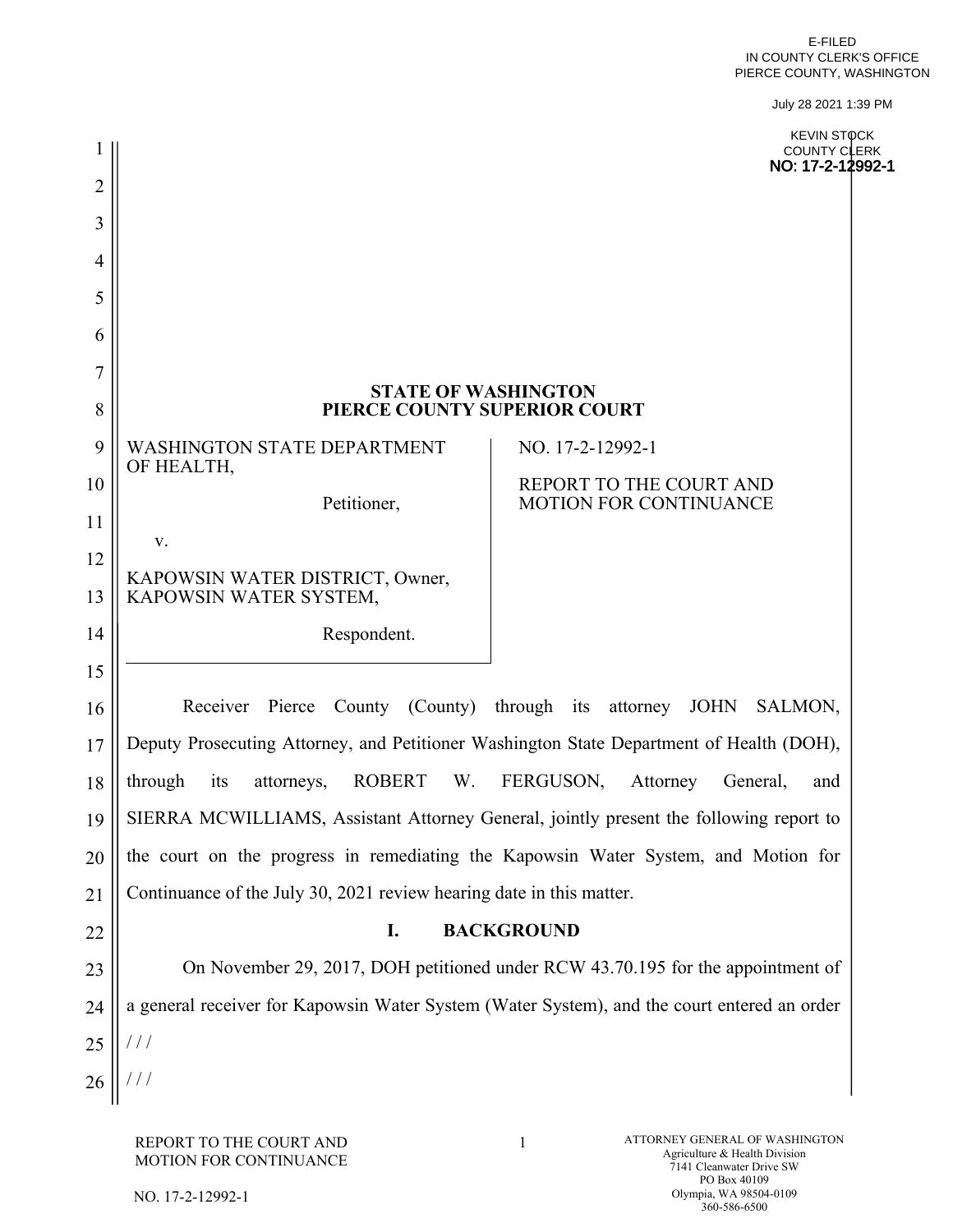1 2 3 4 appointing Pierce County as the receiver of the Water System. Per RCW 43.70.195(6), DOH, in conjunction with Pierce County, is required to submit a plan to the court for disposition of a water system in receivership within twelve (12) months. This matter comes before the court for a review hearing on July 30, 2021.

## **II. REPORT**

6 7 8 9 10 The original plan for the disposition of this system was a transfer of ownership to Valley Water District, which has been operating the Water System under contract. Valley Water District indicated an interest in acquiring ownership of the Water System if improvements could be made to its infrastructure. *See* Petition for Appointment of Receiver of Public Water System (Petition) ¶ 4.7.

11 12 13 14 15 The County repaired the broken surface water transmission line to the Water System, which is now providing water to consumers without the need to transport drinking water by truck. Truck transport of water for the system is concerning to the DOH due to the attendant health concerns, costs to the consumers of transport, and danger of the water supply being interrupted. *See* Petition at 4.

16 17 18 19 20 During the twelve (12) months since the last report to the court, the County has continued to operate the Water System in compliance with state law, while also taking steps to improve the Water System sufficiently for a new owner to be willing to take it over. *See* Declaration of Carla Vincent (Vincent Decl.). The county has taken the following steps since receivership began in December 2017 to remediate the Water System in order to transfer it to a new owner:

21 22 23 24 25 1. Made significant repairs and improvements, including repairing the broken water transmission line, building a new water quality sampling station, fixing a broken hydrant, upgrading electrical and other components of the infrastructure, and completing all corrective action items listed in the DOH Sanitary Survey that occurred on September 30, 2019. / / /

26

5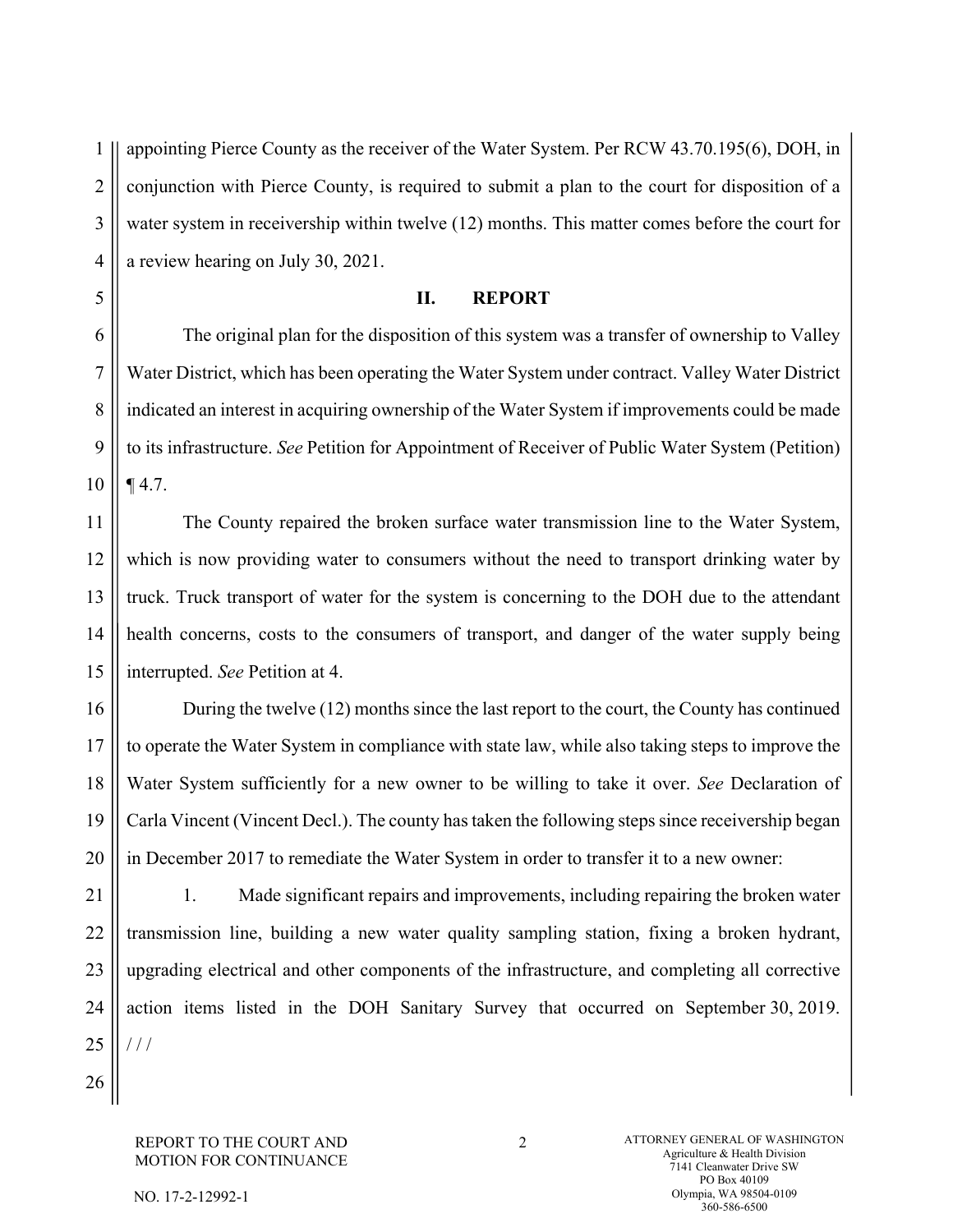1 2 2. Completed work on design and bid package for the new groundwater well and received approval from the DOH to begin construction.

3

4

6

7

8

9

10

11

3. Began installing two emergency generators to reduce water outages the water system has suffered from. Vincent Decl. ¶ 6(b).

5

4. On March 10, 2020, the contractor began construction on the well drilling project. The well drilling project was completed on April 24, 2020. On May 4, 2020, the county received water quality sampling results that indicated water coming from the drilled well was high in arsenic, manganese, and iron, and that the well would likely exhaust its source within a fixed period of time. Unfortunately, this necessitated the County decommission the well drill site and work with the DOH and other stakeholders to reassess the plan for the disposition of this Water System and come up with new, feasible options for transfer to a long-term operator.

12 13 14 15 16 17 The County is currently still exploring other options with its engineer and hydrogeologist for remediation of this water system with the end goal of permanent ownership by an experienced water system operator. Currently, the County and Valley Water District are studying whether they may address the water supply issue by developing an intertie between the Kapowsin Water System and another system, but need further time to fully assess this option. *See* Vincent Decl. at 5 § C.

18

## **III. REQUEST**

19 20 21 22 In light of the continuing efforts to remediate this water system, the County and DOH jointly request the court grant additional time to report the status of development of a plan for the disposition of the Water System that maintains public health and does not financially burden the Water System customers.

23 24 25 26 The parties respectfully request the court issue an order continuing the hearing until the end of February 2022. No party will suffer prejudice from granting additional time that will also assist the parties in resolving the outstanding matters. The parties do not request oral argument on this motion, but are available if the Court wishes to hold the July 30, 2021 hearing.